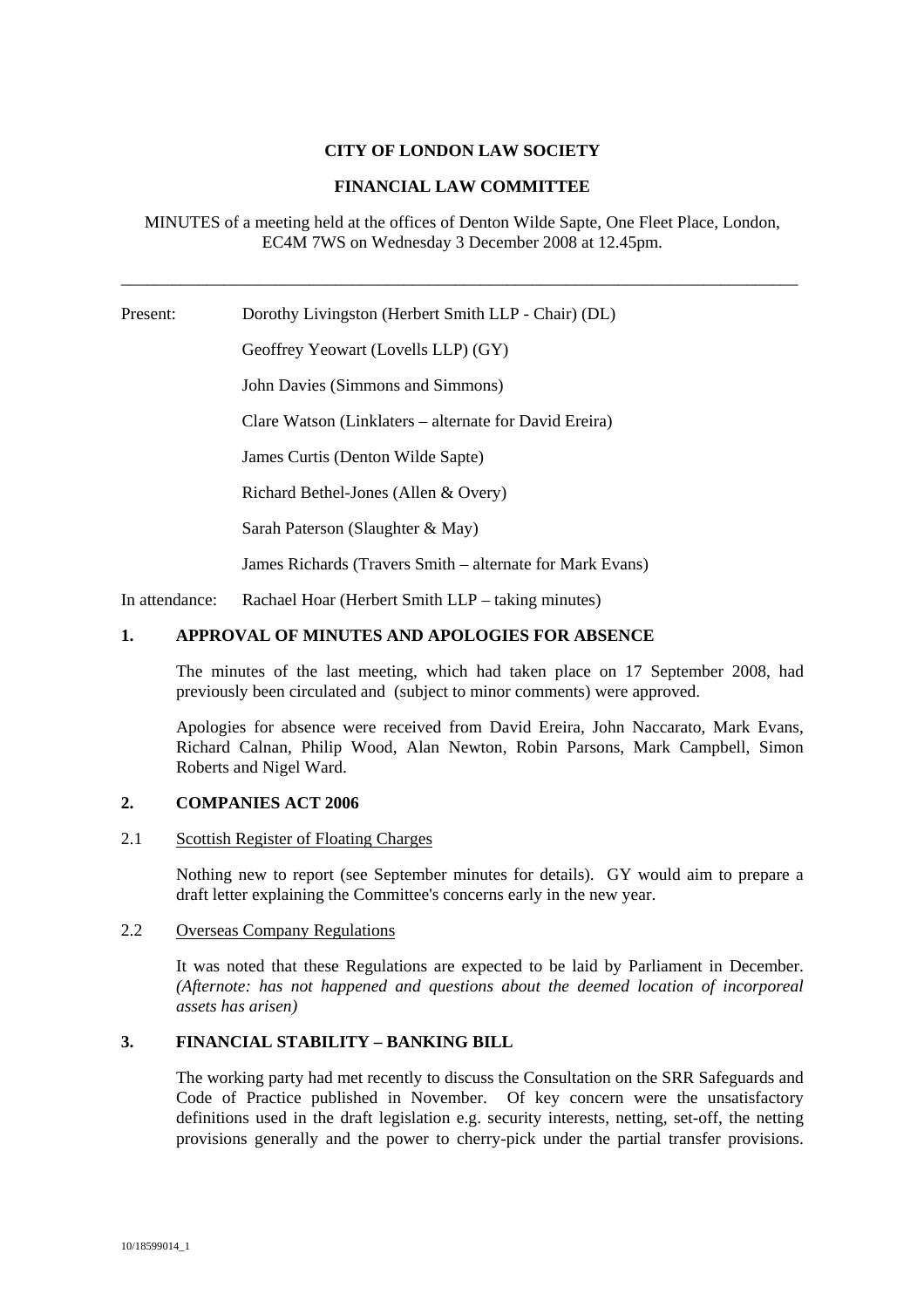The working party would aim to prepare its response to the consultation before Christmas and in any event before the consultation ends on 9 January 2009.

*(Afternote: done and numerous other papers: Bill expected to receive royal assent (2nd February and come into effect on 20th February 2009)* 

#### **4. INSOLVENCY**

#### 4.1 Insolvency Rules Modernisation

GY reported that a new draft of the Insolvency Rules had been prepared and submitted to the Insolvency Rules Committee. A response was not expected until after Christmas. The Insolvency Service are still aiming to bring the new Rules into force in October 2009.

#### 4.2 Enterprise Act Review

GY reported that no legislative changes were expected to arise from the review of the Enterprise Act. However two issues were still under review: (i) the amount of the prescribed part under s176A of the Insolvency Act 1986 and whether it was set at an appropriate level; and (ii) improvements to the CVA regime which would form part of a larger review and may be subject to legislative changes.

### **5. EU CAPITAL REQUIREMENTS DIRECTIVE (ART 122A)**

The Committee was reminded that in the revised draft Article 122a, the retained originator exposure had been dropped from 10 to 5%, and syndicated loans and credit default swaps were expressly excluded. In light of this, the Committee should maintain a watching brief but there was no need for a working group at present.

# **6. SETTLEMENT FINALITY DIRECTIVE AND FINANCIAL COLLATERAL ARRANGEMENTS DIRECTIVE**

Nothing to report.

## **7. PRINCIPLES-BASED LEGISLATION**

The Committee decided that this was more relevant to the Regulatory and Corporate Committees. No further action required.

### **8. ISDA PROPOSAL FOR EUROPEAN NETTING DIRECTIVE (APRIL 2008)**

Nothing to report. The Committee will keep a watching brief.

#### **9. UNIDROIT CONVENTION ON INTERMEDIATED SECURITIES**

Not discussed other than to note that work on finalising and adopting the Convention would continue in 2009.

# **10. EUROPEAN CONTRACT LAW REFORM – PROPOSAL FOR A COMMON FRAME OF REFERENCE**

Nothing to report. The Committee will keep a watching brief.